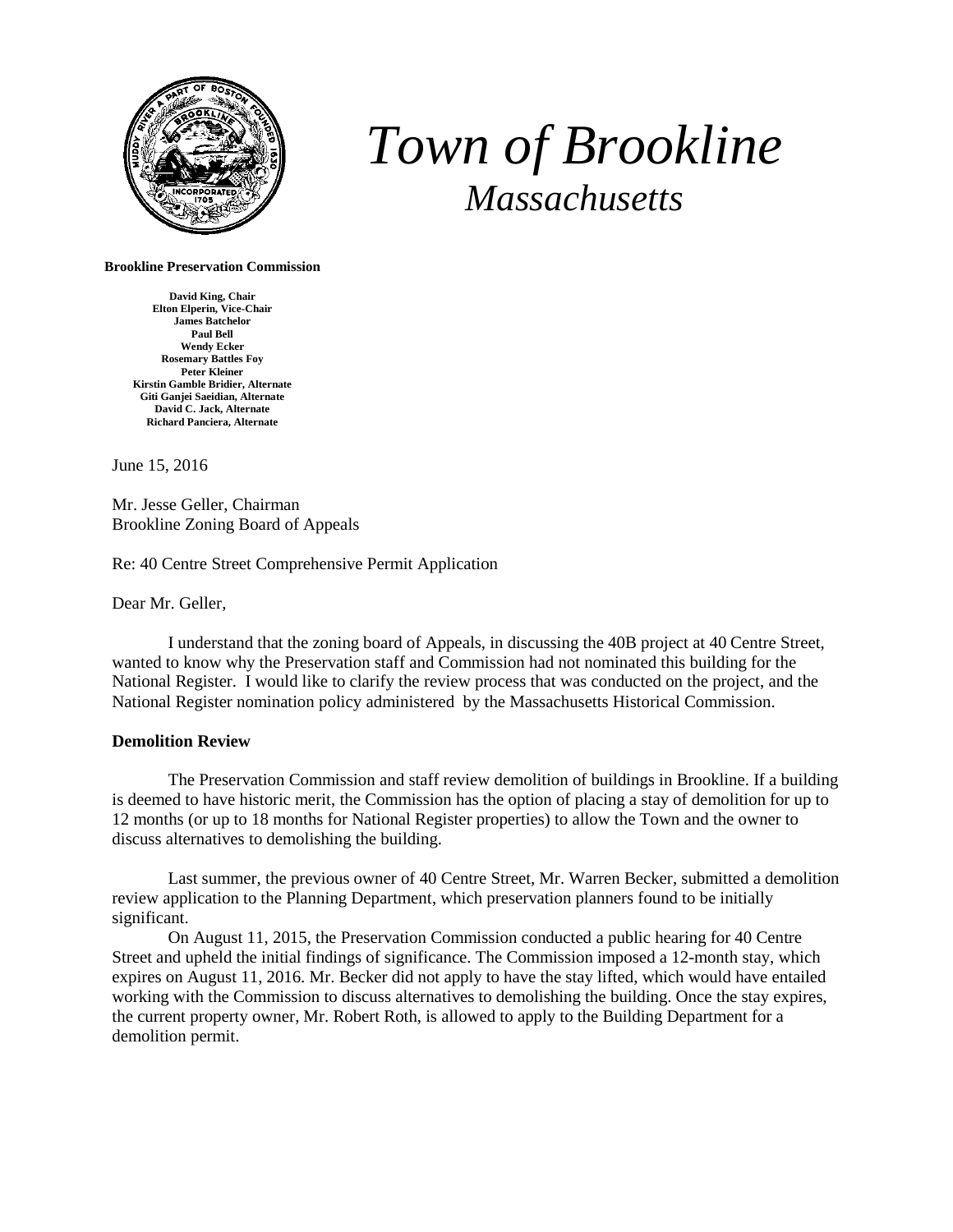The Commission is aware of claims made at the ZBA public hearing that staff should have nominated this property for National Register listing to afford the site additional protections during the comprehensive permit process. It is not entirely clear that this building, though a fine work of architecture, is an appropriate candidate for the National Register, but nevertheless, the argument that the staff could have protected the building by placing it on the register is incorrect for the following reasons:

A) The Massachusetts Historical Commission's (MHC) long-standing policy for private property nominations requires a letter of support from the property owner. The MHC will not process a nomination from a municipality if it does not receive support from the property owner. The Town has learned this lesson directly: In 2015, the Town contracted a preservation consultant to perform the extensive research required to file a nomination form directly with the National Park Service, bypassing the MHC's policy. Although the NPS recommended approval of the nomination, MHC steadfastly refuses to process the nomination because of expressed lack of support from the property owner. MHC's letter June 1, 2016 to the NPS is attached for your reference.

B) As the Town has discovered in two recent c.40B cases—Hancock Village and 21 Crowninshield, National Register-eligibility and State Register listing, respectively, has not had any impact on the preservation of the existing structures or site designs.

I hope that this overview clarifies that the Preservation Commission did try to prevent the demolition of 40 Centre Street, and that the property could not have been placed on the National Register because the owner would not have allowed this, and even if the property had been on the Register, this would not have protected it from being demolished for a 40B project.

Sincerely,<br>Danne Kin

David King, Chairman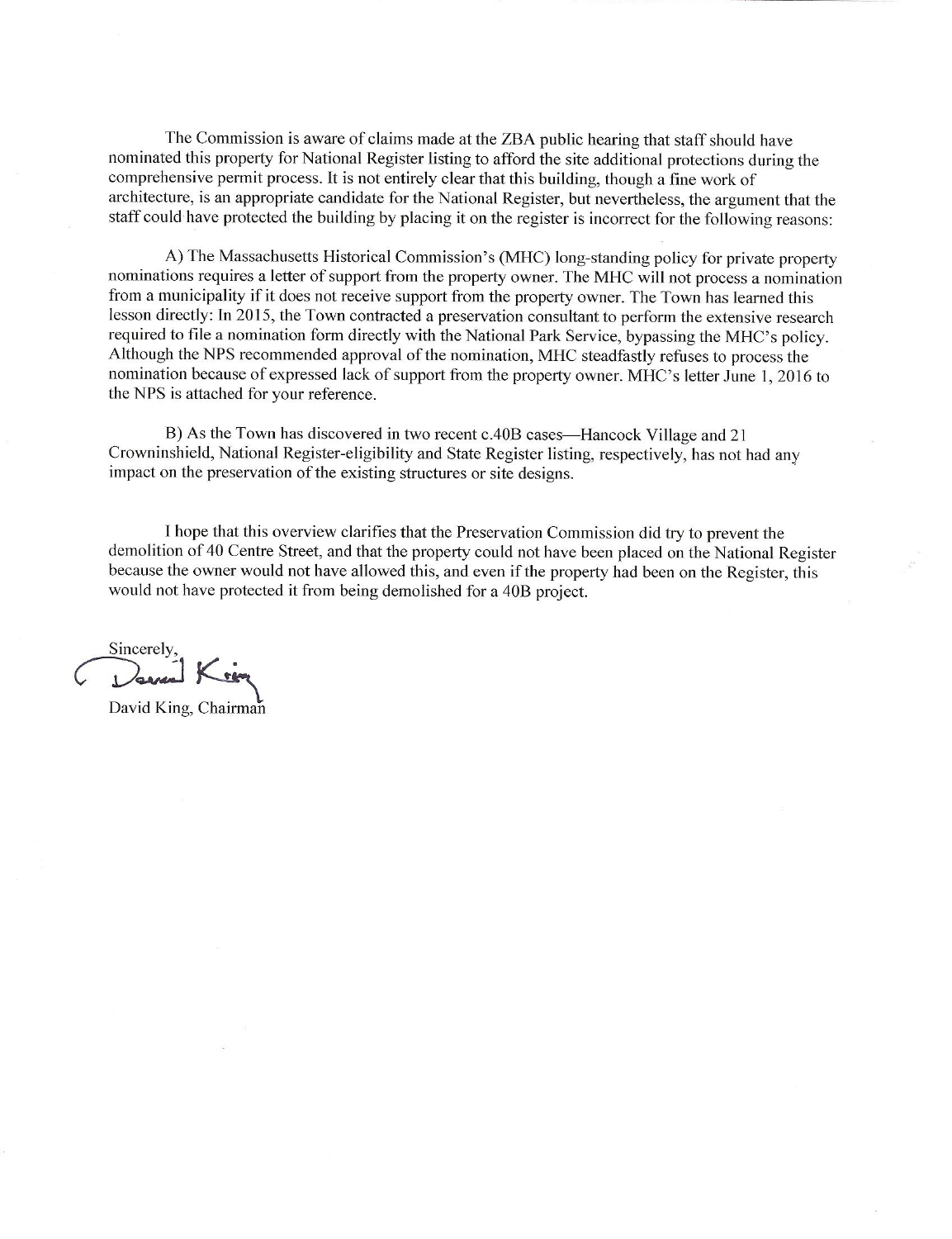

## The Commonwealth of Massachusetts

William Francis Galvin, Secretary of the Commonwealth Massachusetts Historical Commission

June 1, 2016

J. Paul Loether, Chief National Register of Historic Places National Park Service 1849 C St., NW Washington, DC 20240

RE: Hancock Village, Brookline and Boston

Dear Mr. Loether:

I am writing to respond to your letters dated March 2 and May 25, 2016 regarding the National Register nomination form for Hancock Village, located in both Brookline and Boston. In your letter, you request that the nomination be scheduled for the next State Review Board meeting. And, more specifically, you ask whether this nomination will be considered at the June 8, 2016 State Review Board meeting. It will not.

The Massachusetts Historical Commission's long-standing policy for nominations of private property nominations requires a letter of support from the property owner. To date, the Massachusetts Historical Commission (MHC) has not received a letter of support from the property owner. The MHC's policy recognizes an owner's right to object to listing. The MHC has received a copy of the owner's letter to Stephanie Toothman, Keeper of the National Register, dated March 18, 2016, in which he fully supports the MHC's policy not to move forward with the nomination of his property. In that letter, the owner has requested that "the National Park Service decline to involve itself in the ongoing dispute between the Town and the Owner, and that it upholds the State Historic Preservation Officer's determination not to pursue this matter." I would appreciate receiving a copy of your response to the owner's letter.

The MHC hereby declines to process the nomination, since the owner is not supportive of its designation with respect to the National and State Registers of Historic Places.

Because this is private property, in accordance with the Massachusetts Historical Commission's policy, the nomination cannot proceed until a letter of support from the property owner has been received.

Sincerely,

2ora.

Brona Simon **Executive Director** State Historic Preservation Officer Massachusetts Historical Commission

xc: see attached

220 Morrissey Boulevard, Boston, Massachusetts 02125  $(617)$  727-8470 • Fax: (617) 727-5128 www.sec.state.ma.us/mhc